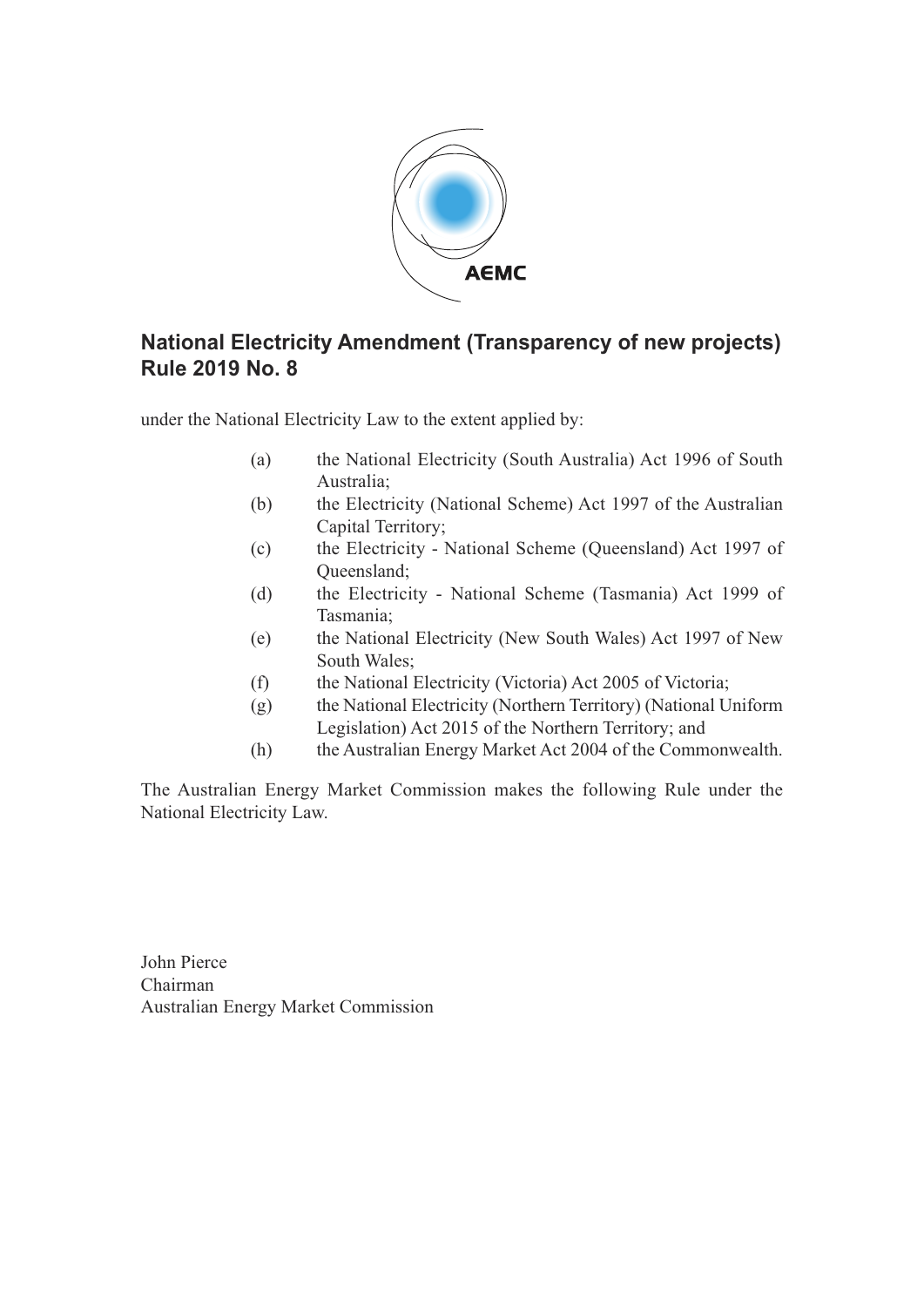# **National Electricity Amendment (Transparency of new projects) Rule 2019 No. 8**

## **1 Title of Rule**

This Rule is the *National Electricity Amendment (Transparency of new projects) Rule 2019 No. 8.*

## **2 Commencement**

Schedule 4 of this Rule commences operation on 7 November 2019.

Schedules 2 and 3 of this Rule commence operation on 1 December 2019, immediately after commencement of Schedules 1 to 3 of the *National Electricity Amendment (Register of distributed energy resources) Rule 2018 No. 9*.

Schedule 1 of this Rule commences operation on 19 December 2019.

# **3 Amendment to the National Electricity Rules**

The National Electricity Rules are amended as set out in Schedule 1.

# **4 Amendment to the National Electricity Rules**

The National Electricity Rules are amended as set out in [Schedule 2.](#page-2-0)

# **5 Amendment to the National Electricity Rules**

The National Electricity Rules are amended as set out in [Schedule 3.](#page-5-0)

# **6 Savings and Transitional Amendment to the National Electricity Rules**

The National Electricity Rules are amended as set out in Schedule 4.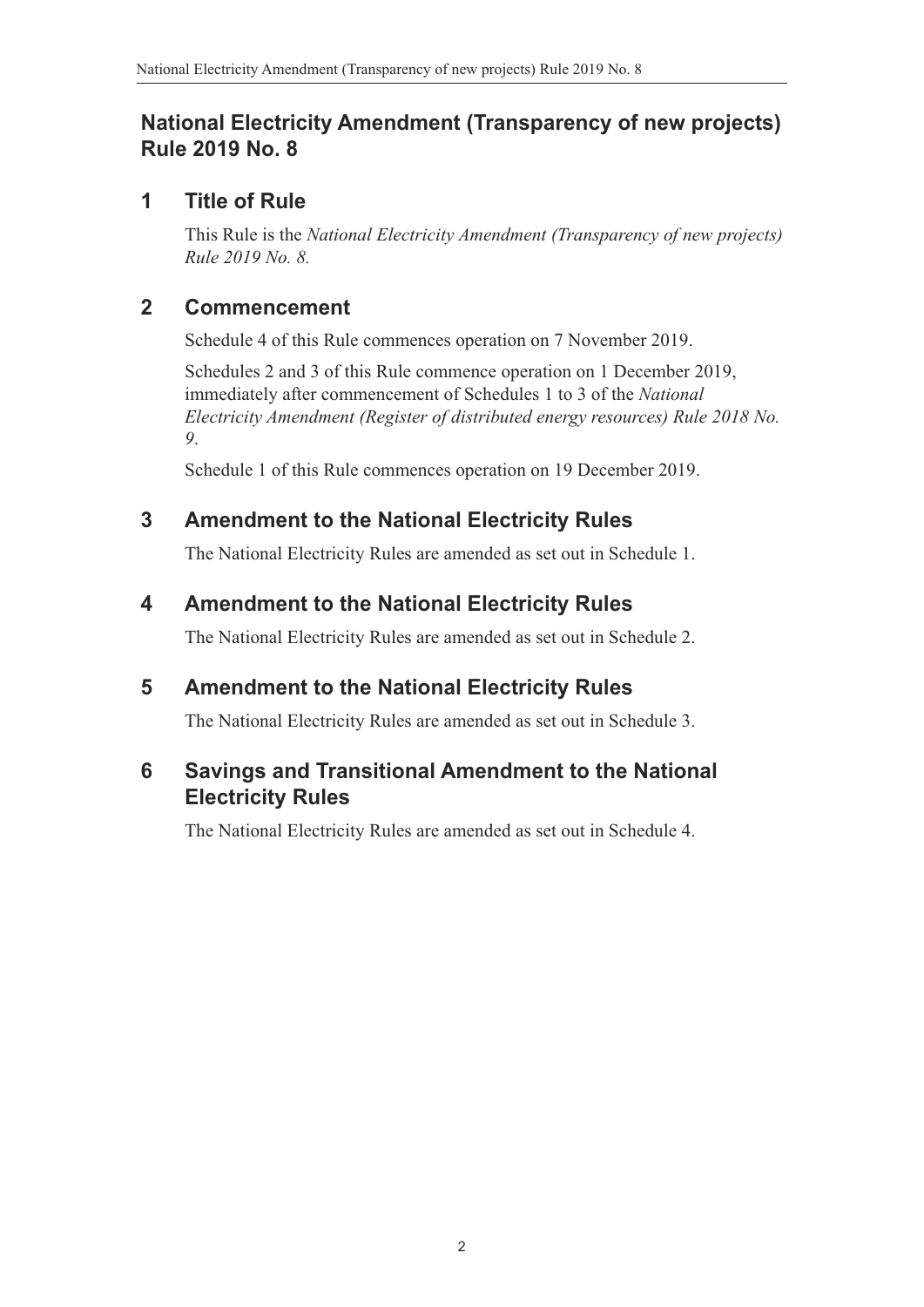### **Schedule 1 Amendment to the National Electricity Rules**

<span id="page-2-0"></span>(Clause 3)

## **[1] Rule 2.7 Intention to Commence Activities or Functions**

Omit clause 2.7(b) and substitute:

- (b) *AEMO*:
	- (1) may from time to time require a person registered by *AEMO* as an *Intending Participant* to satisfy *AEMO* that it continues to meet the criteria for registration in clause 2.7(a) (the **registration criteria**); and
	- (2) must, no less than annually and by no later than 1 October of the relevant year, conduct a review of the registration status of *Intending Participants* to determine if they continue to meet the registration criteria.
- (b1) If an *Intending Participant* is unable to satisfy *AEMO* that it continues to meet the registration criteria then it will cease to be registered as an *Intending Participant* on the date specified by *AEMO* by written notice to the *Intending Participant* concerned.

## **[2] Clause 3.13.3 Standing data**

After clause  $3.13.3(k)(3)$ , insert:

#### **Note**

In accordance with clause 3.13.3AA, *project developers* may request from *AEMO* the information set out in clauses 3.13.3(k)(1)-(3) and must treat such information as *confidential information* under clause 3.13.3(l).

## **[3] Clause 3.13.3 Standing data**

After clause 3.13.3(l)(3), insert:

(4) Any information provided by *AEMO* under this clause 3.13.3(l) to a person who is a *project developer* must be treated by that person as *confidential information* even where that person ceases to be a *project developer*.

## **[4] Clause 3.13.3 Standing data**

Omit clause  $3.13.3(p1)(1)$  and substitute:

(1) the *Registered Participant* to whom any information is provided under clause 3.13.3(l), including whether the *Registered Participant* is a *project developer*; and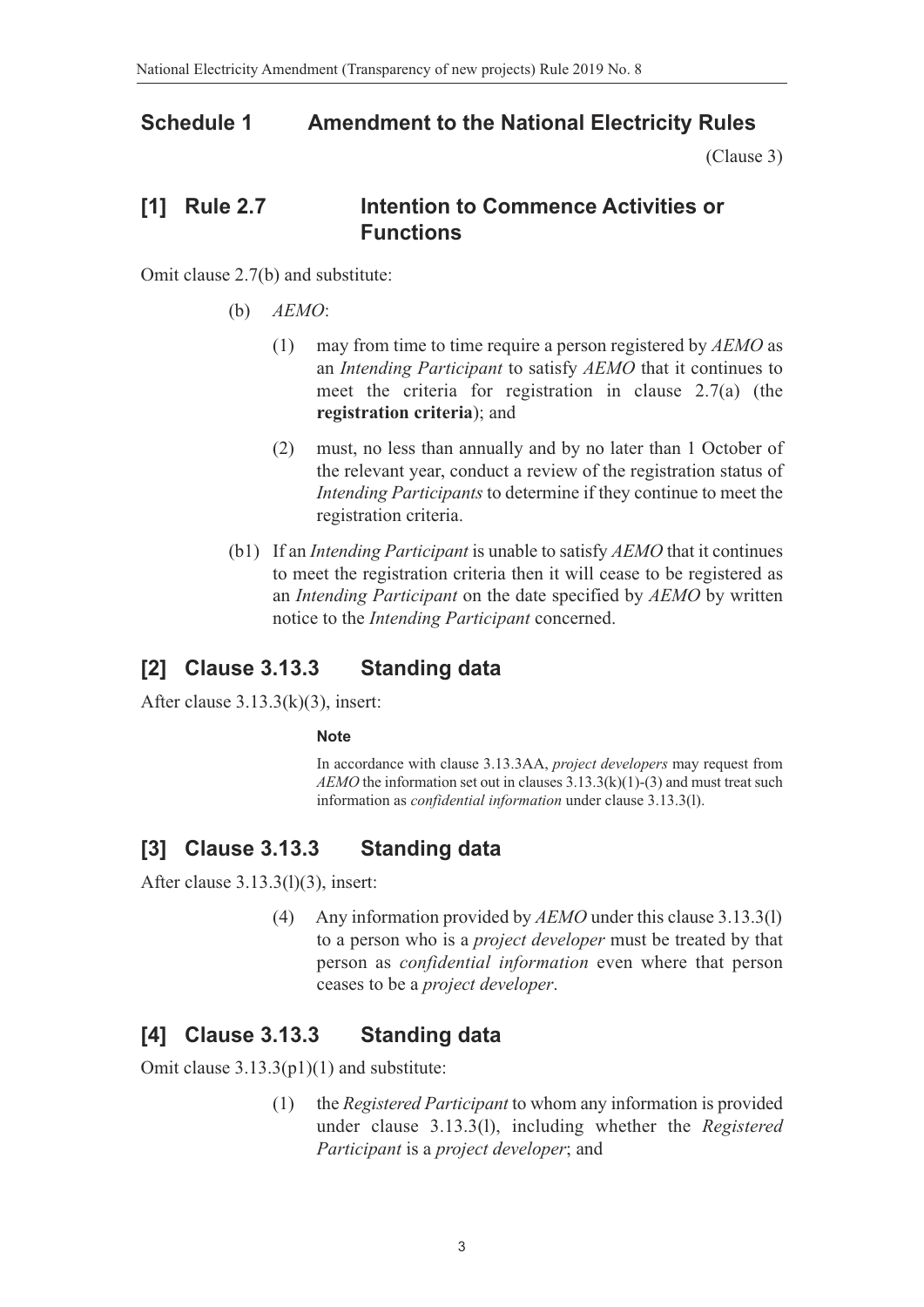## **[5] New clause 3.13.3AA Standing data: Project developers**

After clause 3.13.3, insert:

### **3.13.3AA Standing data: Project developers**

- (a) For the purposes of clauses  $3.13.3(k)$ ,  $(k1)$ ,  $(l)$ ,  $(l1)$  and  $(p1)$  only, *project developers* are deemed to be *Registered Participants*.
- (b) A person may apply to *AEMO* to be a *project developer* for the purposes of paragraph (a) if that person:
	- (1) is not otherwise a *Registered Participant*; and
	- (2) intends to develop *plant* to be *connected* to the *transmission or distribution system* in respect of which another person (other than an *intermediary*) must or may be registered as a *Registered Participant*.
- (c) *AEMO* may:
	- (1) grant an application under paragraph (b) if *AEMO* is reasonably satisfied by the evidence provided in that application that the person intends to develop *plant* of the kind described in paragraph  $(b)(2)$ ; and
	- (2) subsequently revoke a grant made under paragraph  $(c)(1)$  if *AEMO* ceases to be reasonably satisfied that the person intends to develop *plant* of the kind described in paragraph (b)(2).

# **[6] Clause 8.6.1A Application**

In clause 8.6.1A, omit the words "and *Third Party B2B Participants*" and substitute ", *Third Party B2B Participants* and *project developers*".

# **[7] Chapter 10 New definition**

In Chapter 10, insert the following definition in alphabetical order:

### *project developer*

A person whose application to *AEMO* under clause 3.13.3AA(b) has been granted pursuant to clause 3.13.3AA(c)(1) and not subsequently revoked pursuant to clause 3.13.3AA(c)(2).

# **[8] Chapter 10 Amended definition**

In the definition of "*Registered Participant*" in Chapter 10, omit paragraphs (d) to (f) and substitute:

> (d) as set out in clause 3.13.3AA, for the purposes of some provisions of clause 3.13.3 only, *project developers* are also deemed to be *Registered Participants*;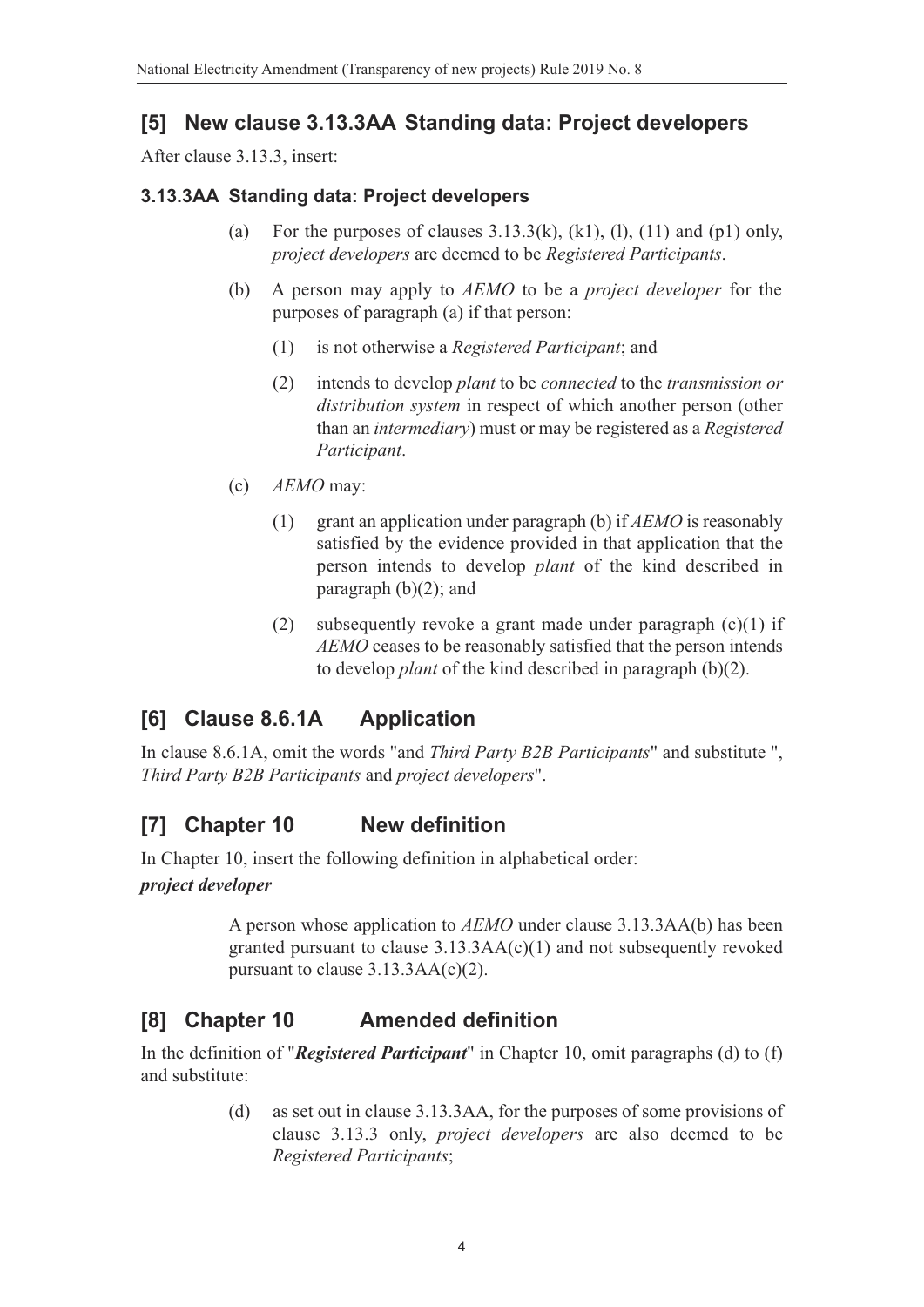- (e) as set out in clause 8.2.1(a1) and 8.2A.2(b), for the purposes of some provisions of rule 8.2 only, *AEMO*, *Connection Applicants*, *Metering Providers*, *Metering Data Providers*, *Third Party B2B Participants* and *B2B Change Parties* who are not otherwise *Registered Participants* are also deemed to be *Registered Participants*;
- (f) as set out in clause 8.6.1A, for the purposes of Part C of Chapter 8 only, *Metering Providers*, *Metering Data Providers*, *Third Party B2B Participants* and *project developers* who are not otherwise *Registered Participants* are also deemed to be *Registered Participants*; and
- (g) as set out in clause 4.8.12(a3), for the purposes of Part C of Chapter 8 only, *Jurisdictional System Security Coordinators* are also deemed to be *Registered Participants*.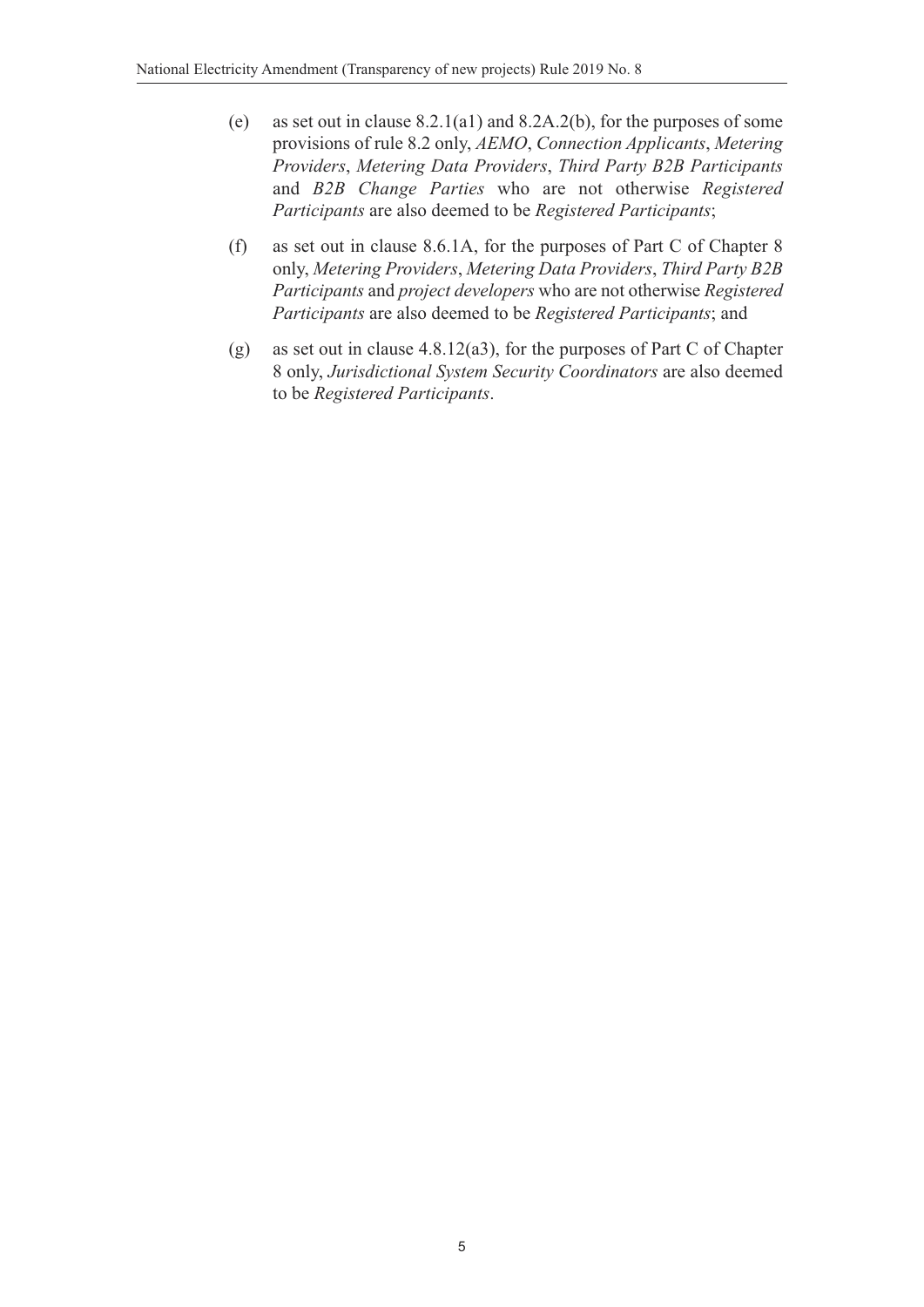### **Schedule 2 Amendment to the National Electricity Rules**

<span id="page-5-0"></span>(Clause 4)

### **[1] New Rule 3.7F Generation information page**

After rule 3.7E, insert:

### **3.7F Generation information page**

(a) *AEMO* must establish, maintain and publish on its website an information resource to inform *Registered Participants* and other interested persons of the extent and nature of *generating plant connected*, or proposed to be *connected*, to the *national grid*.

#### **Content of generation information page**

- (b) The *generation information page* must contain at least the following information:
	- (1) a list of all *scheduled generating units*, *semi-scheduled generating units* and *non-scheduled generating units*, including information on their respective capabilities and whether the *generating units* are in service;
	- (2) a list of *generating units* for which formal commitments have (and have not) been made for construction or installation, to the extent it is reasonably practicable to do so;
	- (3) *key connection information* received by *AEMO* pursuant to paragraph (g); and
	- (4) in respect of *key connection information* received by *AEMO* pursuant to paragraph (g):
		- (i) the name of the *Transmission Network Service Provider* from whom *AEMO* received that *key connection information*; and
		- (ii) a statement as to whether the *Transmission Network Service Provider* received the *key connection information* in a valid *connection* enquiry under rule 5.3, a valid *application to connect* under rule 5.3, or under clause 5.3.8(d1) or 5.3.8(e).
- (c) For the avoidance of doubt and without limiting *AEMO's* obligations under rule 8.6, *AEMO* may include information on the *generation information page* in addition to the information set out in paragraph (b) including, without limitation, *key connection information* that is received by *AEMO* other than *key connection information* received pursuant to paragraph (g).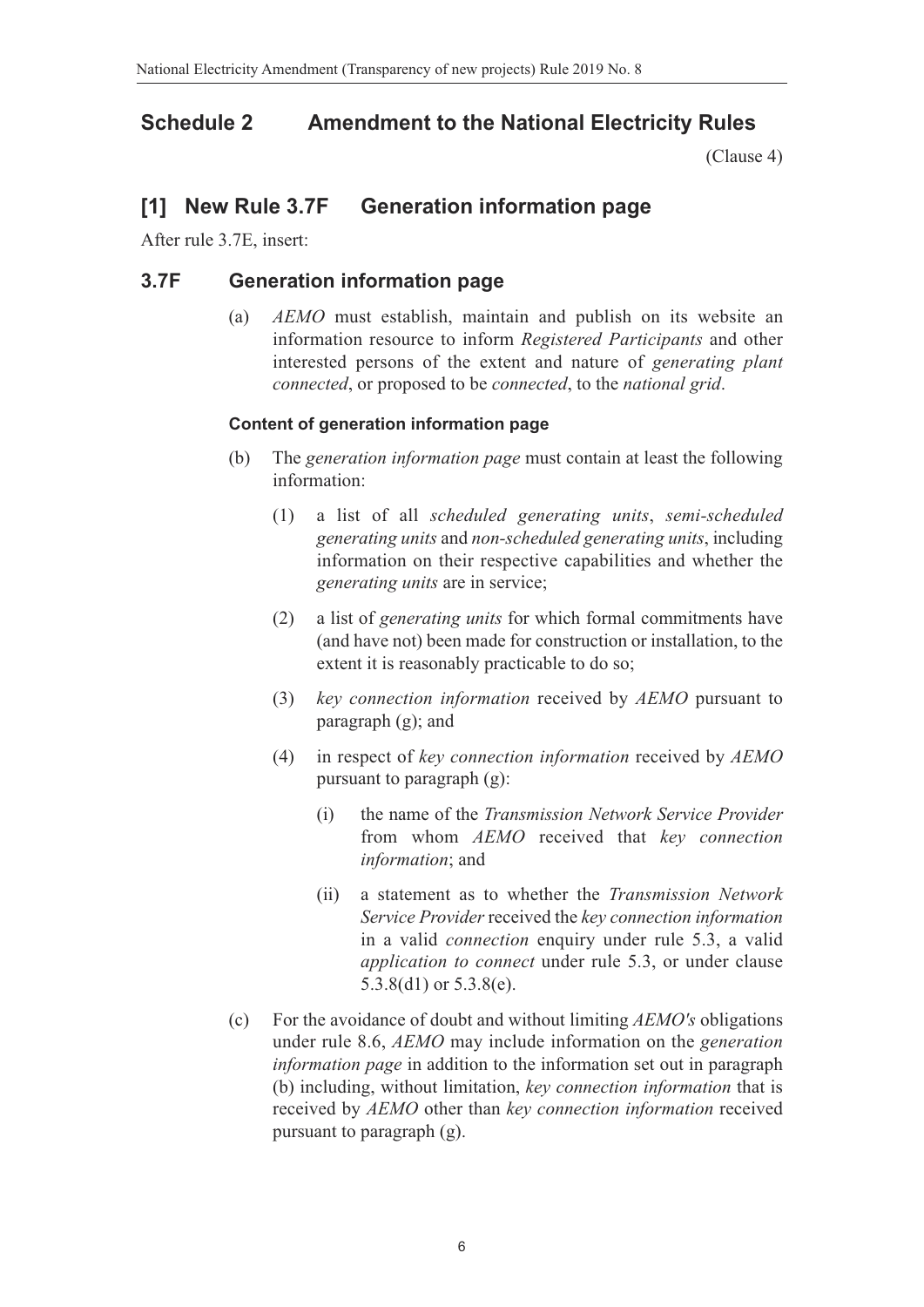(d) *AEMO* must update the information contained on the *generation information page* no less than quarterly.

#### **Generation information guidelines**

- (e) *AEMO* must develop, publish on its website and maintain, in accordance with the *Rules consultation procedures*, guidelines in relation to the *generation information page*, which must include:
	- (1) the type of information set out in paragraphs (b) and (c) to be included on the *generation information page* and the source of that information;
	- (2) the intervals for updating the *generation information page*;
	- (3) the manner, timing, and format in which *key connection information* is to be provided by *Transmission Network Service Providers* to *AEMO* under paragraph (g); and
	- (4) guidance as to the evidence that is required to be submitted to *AEMO* for the purposes of clause 3.13.3AA(c).
- (f) *AEMO* may make minor or administrative amendments to the *generation information guidelines* without complying with the *Rules consultation procedures*.

### **Provision of key connection information**

- (g) A *Transmission Network Service Provider* must provide *key connection information* received:
	- (1) in a valid *connection* enquiry under rule 5.3;
	- (2) in a valid *application to connect* under rule 5.3; and
	- (3) under clause 5.3.8(d1) or 5.3.8(e),

to *AEMO* in accordance with the *generation information guidelines*.

## **[2] Clause 5.3.8 Provision and use of information**

Omit clause 5.3.8(a)(2) and substitute:

(2) not be disclosed or made available by the recipient to a third party except as set out in rule 3.7F, clause 3.13.3, this clause 5.3.8 or in accordance with rule 8.6.

## **[3] Clause 5.3.8 Provision and use of information**

After clause 5.3.8(d), insert:

(d1) If a *Connection Applicant* becomes aware of any material change to information contained in or relevant to a *connection* enquiry under rule 5.3 following receipt of the response from the *Network Service*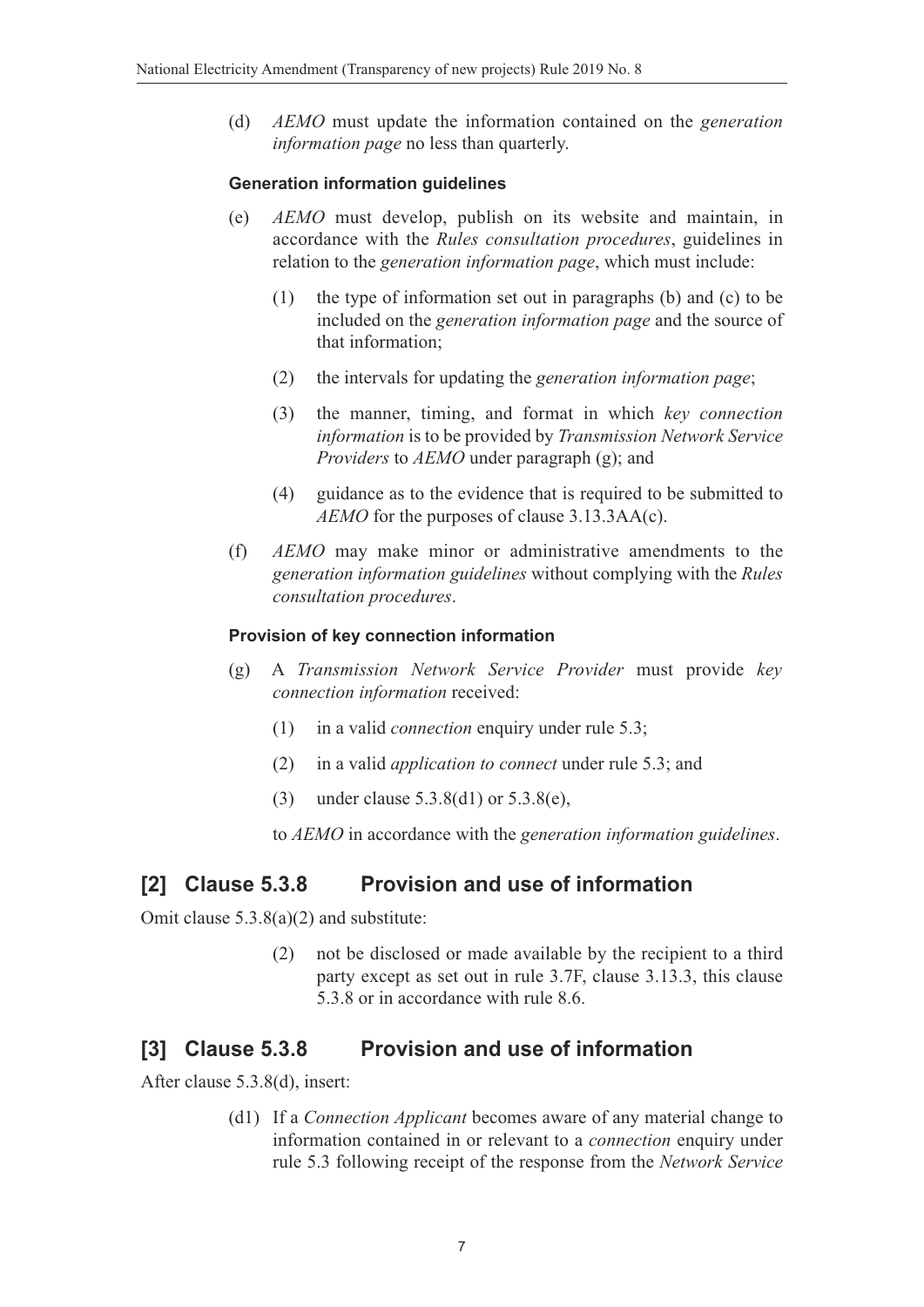*Provider* under clause 5.3.3, that *Connection Applicant* must promptly notify the *Network Service Provider* of that change.

# **[4] Schedule 5.4 Information to be Provided with Preliminary Enquiry**

Omit paragraph (i) and substitute:

(i) Name, ABN, ACN and address of enquirer, and, if relevant, of the party for whom the enquirer is acting.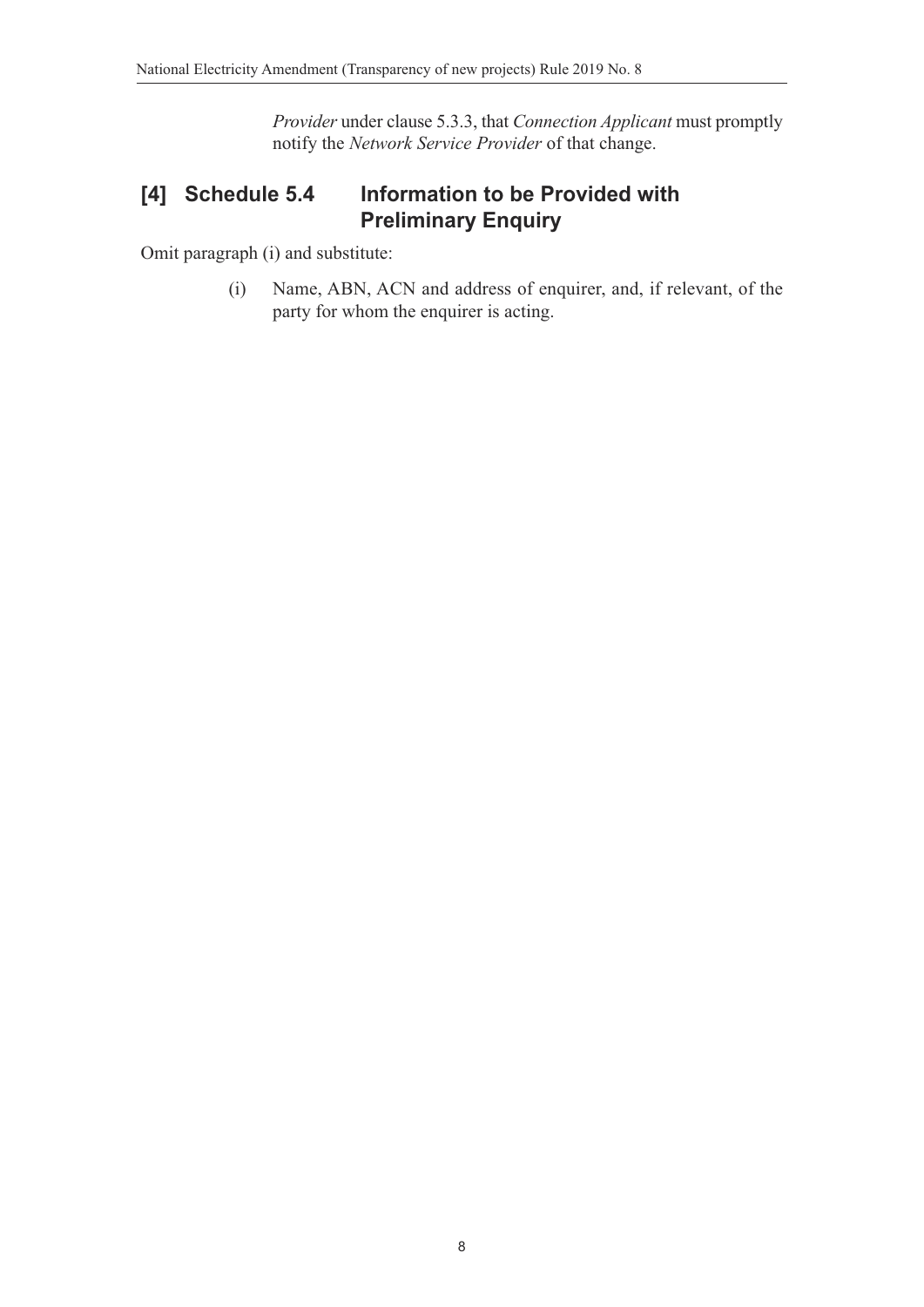## **Schedule 3 Amendment to the National Electricity Rules**

(Clause 5)

## **[1] Chapter 10 New definitions**

In Chapter 10, insert the following definitions in alphabetical order:

#### *generation information page*

The information resource established, maintained and published by *AEMO* under rule 3.7F.

#### *generation information guidelines*

The guidelines developed, published and maintained by *AEMO* under clause 3.7F(e), or the interim generation information guidelines made and published by *AEMO* under clause 11.117.3(b), as applicable.

#### *key connection information*

The following information in respect of a proposed *connection*, or modification of an existing *connection*, of *generating plant* to the *national grid*:

- (a) name, ABN and ACN of the proponent of the *connection*;
- (b) type of *plant* in respect of each relevant *generating unit* (e.g. gas turbine *generating unit*);
- (c) site location or preferred site location;
- (d) maximum power *generation* of whole *plant*;
- (e) forecast completion date of the proposed *connection*; and
- (f) technology of each relevant *generating unit* (e.g. *synchronous generating unit*, induction generator, photovoltaic array, etc).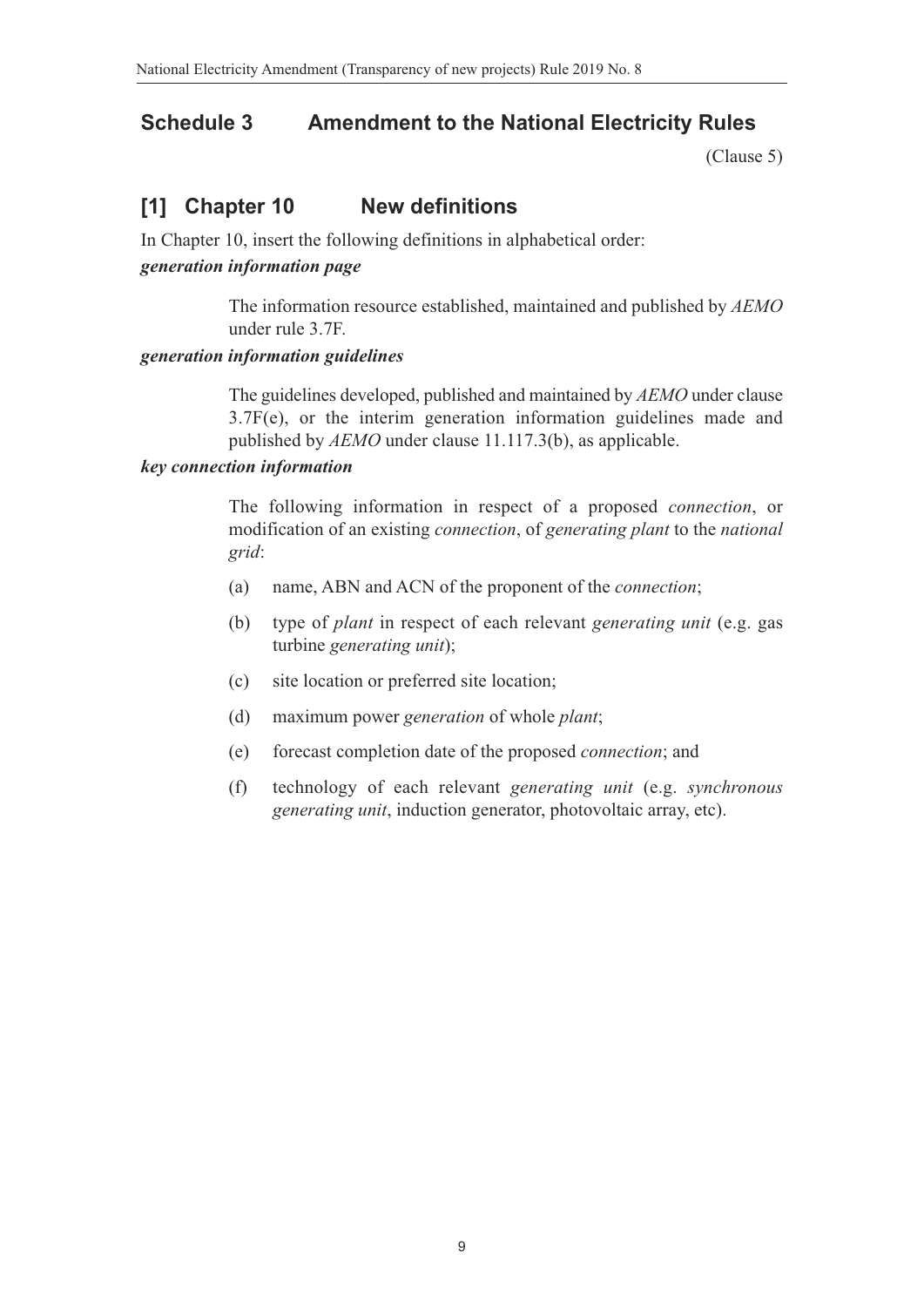## **Schedule 4 Savings and Transitional Amendment to the National Electricity Rules**

(Clause 6)

## **[1] New Part ZZZS Transparency of new projects**

After Part ZZZR, insert:

### **Part ZZZS Transparency of new projects**

### **11.117 Rules consequential on the making of the National Electricity Amendment (Transparency of new projects) Rule 2019**

### **11.117.1 Definitions**

(a) For the purposes of this rule 11.117:

**early connection information** means key connection information received by a *Transmission Network Service Provider* between 7 November 2019 and 19 December 2019:

- (1) in a *connection* enquiry under rule 5.3;
- (2) in an *application to connect* under rule 5.3; or
- (3) under new clause  $5.3.8(d1)$  or clause  $5.3.8(e)$ .

**key connection information** means *key connection information* as defined under Chapter 10 of the *Rules* as in force immediately after commencement of Schedules 2 and 3 of the *National Electricity Amendment (Transparency of new projects) Rule 2019*.

(b) For the purposes of this rule 11.117, a reference to a new clause is a reference to that clause as it is either set to commence or has commenced pursuant to the *National Electricity Amendment (Transparency of new projects) Rule 2019*.

### **11.117.2 Generation information page**

*AEMO* is not required to comply with new clause 3.7F(a) until 31 January 2020.

### **11.117.3 Generation information guidelines**

(a) The first generation information guidelines developed by *AEMO* under new clause 3.7F(e) must be published by *AEMO* by 31 July 2020.